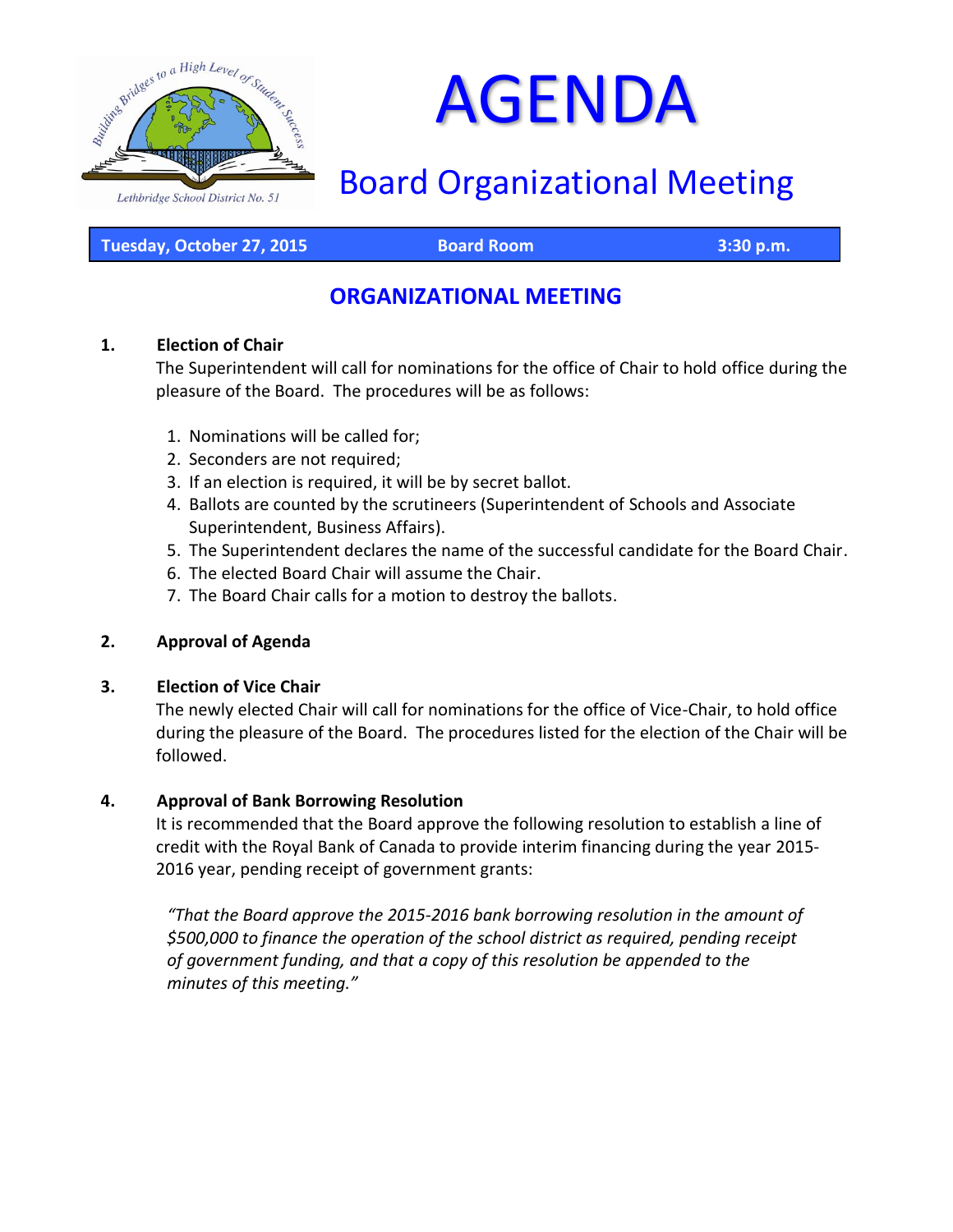#### **5. Approval of Signing Authority**

It will be necessary for the Board to approve the following resolution:

*"That the bank signing authority be the Chairman or the Vice-Chairman and the Secretary-Treasurer or, in his absence, the Director of Finance, with the exception that for the purpose of signing cheques, the signing authority shall be the Superintendent of Schools and the Secretary-Treasurer and Director of Finance and further, that the Board authorize the bank to establish an overdraft lending agreement which has been duly executed by the proper officers of the Board when loans are required."*

#### **6. Committee Reports and Terms of Reference**

All Committee reports and Terms of References were reviewed at the September 2015 meeting with the exception of the Spirit of 51 Committee. The Terms of Reference and report for this committee will be presented as an Information Item in the October 27, 2015 Regular Board Meeting.

#### **7. Appointments to Committees (Enclosures)**

#### **7.1 Standing Committees**

- **7.1.1** Facilities Committee
- **7.1.2** Policy Advisory Committee
- **7.1.3** Spirit of 51 Committee
- **7.1.4** Superintendent Evaluation Committee
- **7.1.5** Board Budget Committee
- **7.1.6** Poverty Intervention Committee
- **7.1.7** Board Audit Committee
- **7.1.8** Healthy Schools Committee
- **7.1.9** Community Engagement Committee

#### **7.2 Special (ad hoc) Committees**

- **7.2.1** ATA Negotiating Committee
- **7.2.2** CUPE (Local 290) Negotiating Committee
- **7.2.3** CUPE (Local 2843) Negotiating Committee
- **7.2.4** Non Union Staff Committee
- **7.2.5** Expulsion Committee

#### **7.3 Joint Committees**

- **7.3.1** ATA Working Conditions Committee
- **7.2.3** Business and Education Committee
- **7.3.3** City/School Boards Committee
- **7.3.4** C2 Committee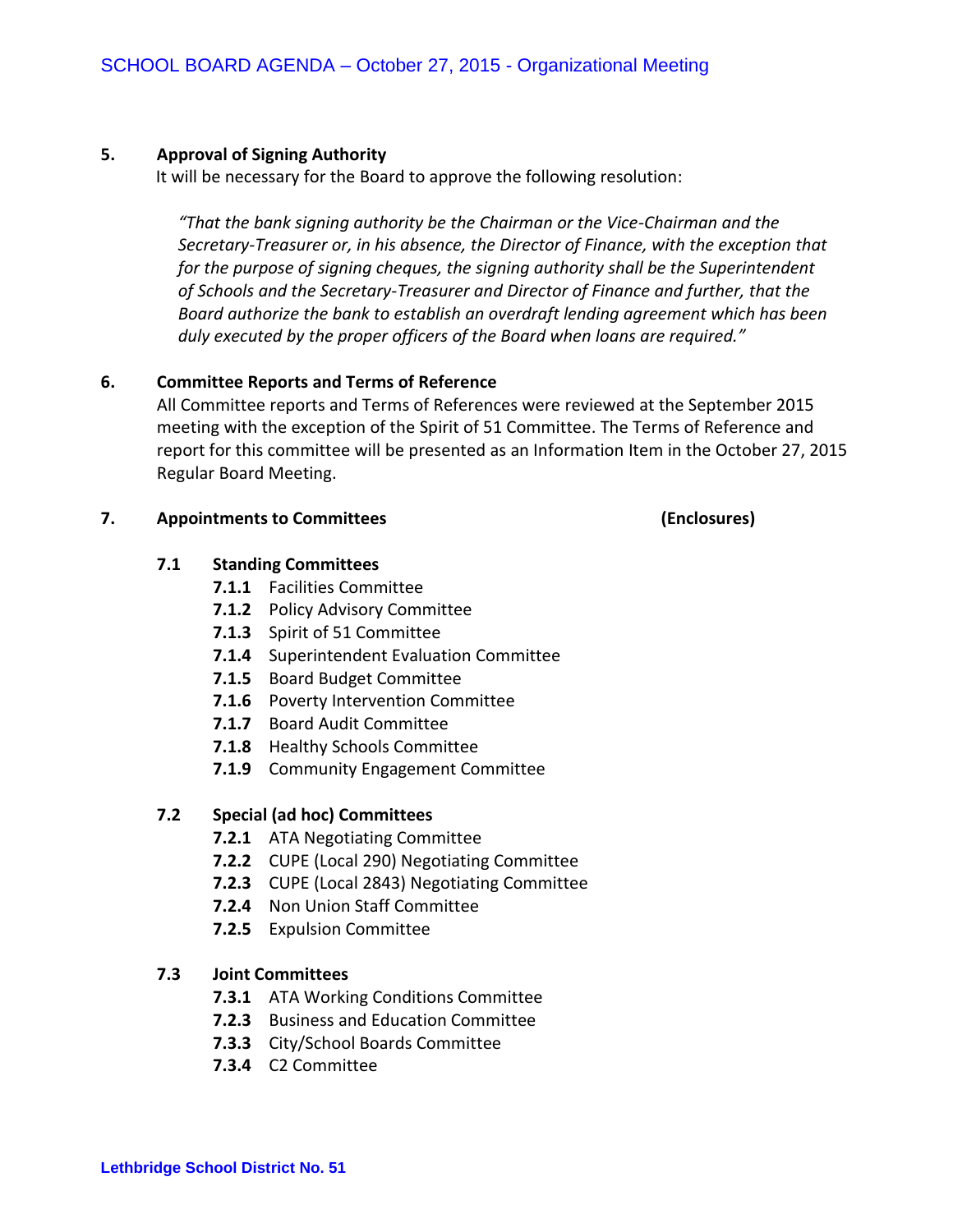#### 8. **Appointment of Board Representatives**

- **8.1.1** ASBA Zone 6 Executive
- **8.1.2** Media Campaign Committee ("A Public Education")
- **8.1.3** District School Council
- **8.1.4** District Student Advisory Council
- **8.1.5** Making Connections Advisory Council
- **8.1.6** First Nations, Metis, Inuit (FNMI) Advisory Committee

#### 9. **Adjournment**

**The Organizational Meeting will be followed immediately by a Regular Board Meeting (commencing at approximately 4:00 p.m.)**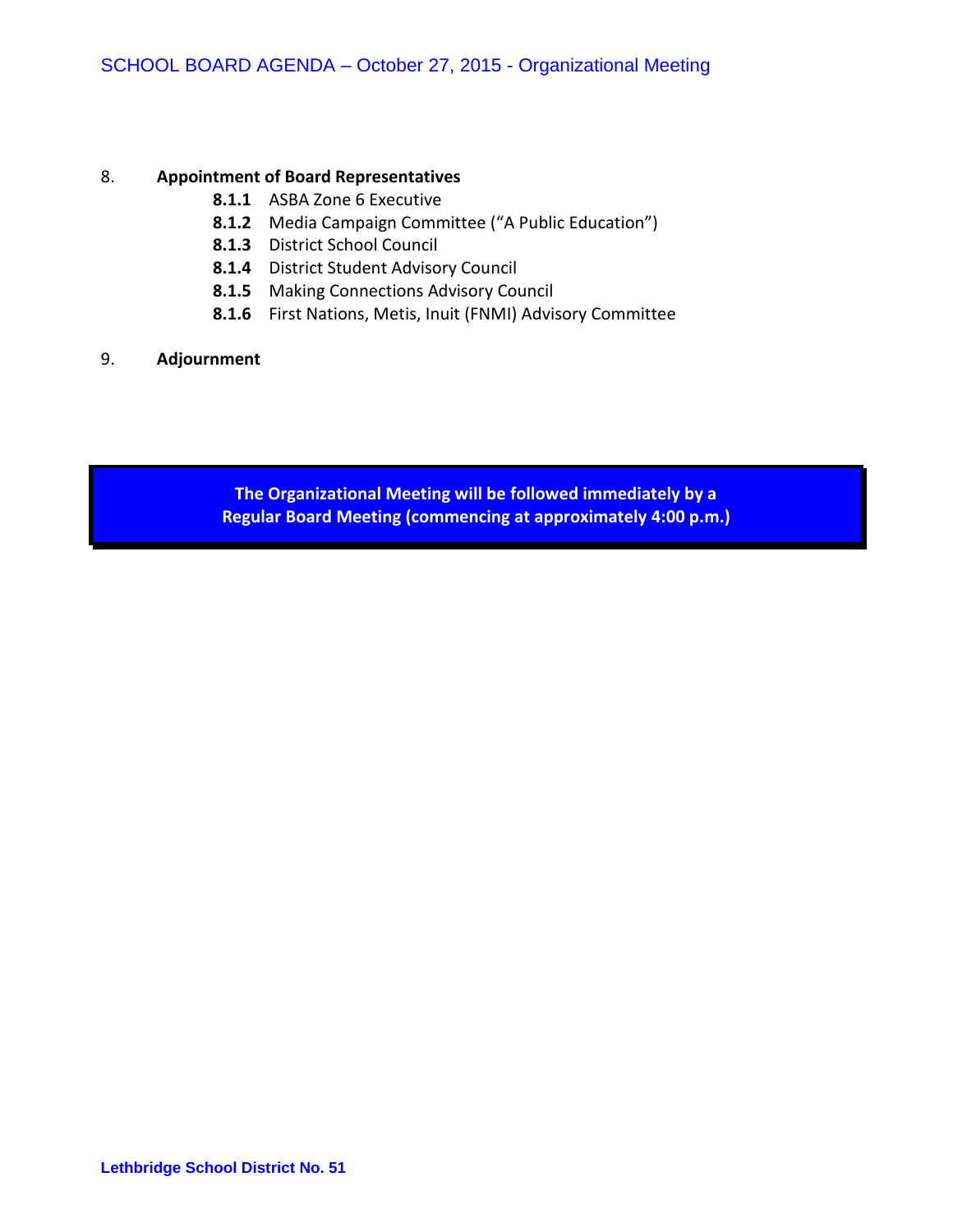# **STANDING COMMITTEES**

| Name:                               | <b>Facilities Committee</b>                                                                                                                                                                                                                                                                       |
|-------------------------------------|---------------------------------------------------------------------------------------------------------------------------------------------------------------------------------------------------------------------------------------------------------------------------------------------------|
| Mandate:                            | To review school district facility needs and make recommendations to the Board<br>with respect to school facility renovation and construction under the Building<br>Quality Restoration Program, the New School Construction Program and the<br>School Modernization Program.                     |
| Membership:                         | Two Trustees serving at the pleasure of the Board, one of whom shall act as chair,<br>the Associate Superintendent, Business Affairs and the Manager of Operations and<br>Maintenance.                                                                                                            |
| <b>Remuneration:</b>                | None                                                                                                                                                                                                                                                                                              |
| Name:                               | <b>Policy Advisory Committee</b>                                                                                                                                                                                                                                                                  |
| <b>Mandate:</b>                     | To provide comment and advice on Board policies and regulations brought<br>to its attention.                                                                                                                                                                                                      |
| Membership:                         | One trustee serving at the pleasure of the Board, the Superintendent of Schools and<br>one representative from each of: the Alberta Teachers' Association, CUPE - Local<br>290, CUPE - Local 2843, the District School Council and the Administrators'<br>Committee.                              |
| <b>Remuneration:</b><br><b>None</b> |                                                                                                                                                                                                                                                                                                   |
| Name:                               | <b>Spirit of 51 Committee</b>                                                                                                                                                                                                                                                                     |
|                                     | Committee initiated at Board Meeting on June 23, 1999                                                                                                                                                                                                                                             |
| <b>Mandate:</b>                     | To foster a climate that enhances human relations and morale in the school district.                                                                                                                                                                                                              |
| <b>Membership:</b>                  | Two trustees appointed annually at the Organizational Meeting of the Board, one<br>to serve as Chair, Alberta Teachers' Association representative, CUPE #290<br>representative, CUPE #2843 representative, Non-union staff representative, and<br>the Associate Superintendent, Human Resources. |
| <b>Remuneration: None</b>           |                                                                                                                                                                                                                                                                                                   |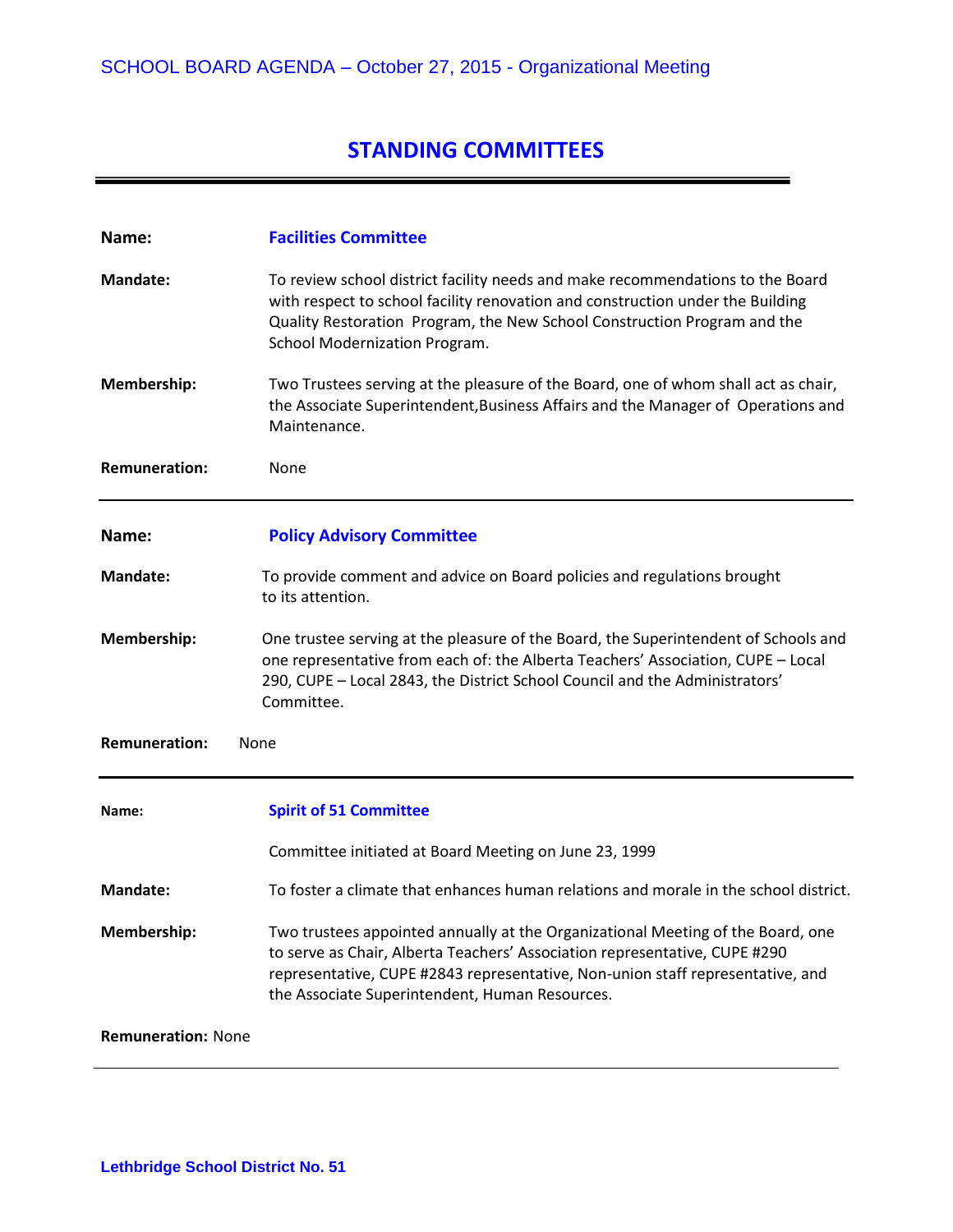# SCHOOL BOARD AGENDA – October 27, 2015 - Organizational Meeting

| Name:                | <b>Superintendent Evaluation Committee</b>                                                                                                                                                                                                                                                                                                                                                                |
|----------------------|-----------------------------------------------------------------------------------------------------------------------------------------------------------------------------------------------------------------------------------------------------------------------------------------------------------------------------------------------------------------------------------------------------------|
|                      | Committee initiated at Board Meeting on October 24, 1995.                                                                                                                                                                                                                                                                                                                                                 |
| <b>Mandate:</b>      | To carry out, on behalf of the Board, the annual appraisal of the Superintendent of<br>Schools. The appraisal report shall be submitted to the Board for approval.                                                                                                                                                                                                                                        |
| Membership:          | The committee shall consist of the Board Chair, two other trustees and the<br>Superintendent.                                                                                                                                                                                                                                                                                                             |
| <b>Remuneration:</b> | None                                                                                                                                                                                                                                                                                                                                                                                                      |
| Name:                | <b>Board Budget Committee</b><br>Committee initiated at Board Meeting on, 2002.                                                                                                                                                                                                                                                                                                                           |
| <b>Mandate:</b>      | To gather information and advise the Board on the District budget. To review the<br>budget process to ensure that stakeholders have adequate budget information and<br>appropriate opportunity for input into their school budgets and the District's<br>budget.<br>To advise and provide supporting information to the Board on budget issues<br>relating to advocacy.                                   |
| Membership:          | Two trustees (one who chairs) named at the Organizational Meeting each year,<br>Associate Superintendent, Business Affairs, and the Director of Finance                                                                                                                                                                                                                                                   |
| <b>Remuneration:</b> | None                                                                                                                                                                                                                                                                                                                                                                                                      |
| Name:                | <b>Poverty Intervention Committee</b><br>Committee initiated at Board Meeting on June 25, 2002.                                                                                                                                                                                                                                                                                                           |
| <b>Mandate:</b>      | To improve educational opportunities and achievement of students (children and<br>youth) affected by poverty. To determine the District's progress in addressing poverty<br>and make recommendations to the Board where deemed appropriate. To heighten<br>staff awareness and promote action on issues related to poverty.                                                                               |
| Membership:          | One trustee - chair, Education Centre staff member assigned lead responsibilities for<br>poverty intervention, a principal and an assistant principal, two parents, FNMI<br>Education Coordinator, three teachers - elementary, middle and high school,<br>counselling representative, CUPE 2843 representative, CUPE 290 representative, a<br>community member, and a Making Connections representative. |
| <b>Remuneration:</b> | None                                                                                                                                                                                                                                                                                                                                                                                                      |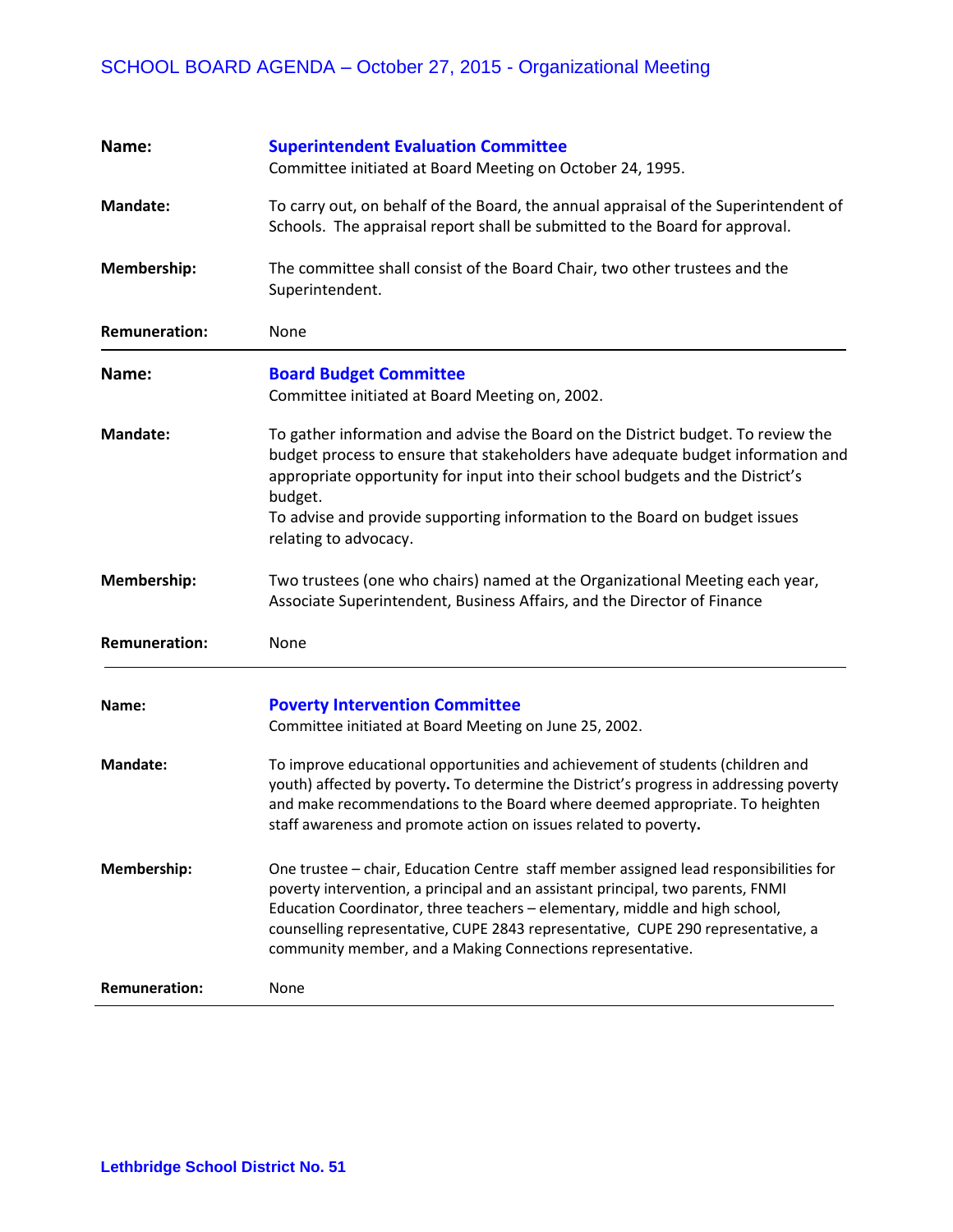# SCHOOL BOARD AGENDA – October 27, 2015 - Organizational Meeting

| Name:                | <b>Board Audit Committee</b><br>Committee initiated at Board Meeting on January 22, 2008                                                                                                                                                                                                                                                                                                                                                                                                 |
|----------------------|------------------------------------------------------------------------------------------------------------------------------------------------------------------------------------------------------------------------------------------------------------------------------------------------------------------------------------------------------------------------------------------------------------------------------------------------------------------------------------------|
| <b>Mandate:</b>      | The Audit Committee provides an independent perspective that assists the Board of<br>Trustees and the Superintendent of Schools in fulfilling oversight responsibilities for the<br>financial reporting process, the system of internal control over financial reporting, the<br>audit process (including Generally Accepted Accounting Principles (GAPP)) compliance,<br>and, monitoring the District's compliance with laws and regulations pertaining to the<br>financial operations. |
| Membership:          | Two member trustees from the Board Budget Committee, one of whom shall act as chair<br>of the Audit Committee; and, two members of the general public, who are independent<br>to the District, have no relationship to the audit firm and who are financially literate.                                                                                                                                                                                                                  |
| <b>Remuneration:</b> | None                                                                                                                                                                                                                                                                                                                                                                                                                                                                                     |
| Name:                | <b>Healthy Schools Committee</b><br>Committee initiated at Board Meeting on October 27, 2008.                                                                                                                                                                                                                                                                                                                                                                                            |
| <b>Mandate:</b>      | To promote and facilitate healthy lifestyles among students, families and staff of the<br>District.                                                                                                                                                                                                                                                                                                                                                                                      |
| Membership:          | Two trustees, Associate Superintendent, Instructional Services, elementary and<br>secondary administrators, two classroom teachers, three parents, and representatives<br>from Alberta Health Services                                                                                                                                                                                                                                                                                   |
| <b>Remuneration:</b> | None                                                                                                                                                                                                                                                                                                                                                                                                                                                                                     |
| Name:                | <b>Community Engagement Committee</b><br>Committee initiated at Board Retreat March 2011.                                                                                                                                                                                                                                                                                                                                                                                                |
| <b>Mandate:</b>      | To develop ways for the Board to fully engage all sectors of the community.                                                                                                                                                                                                                                                                                                                                                                                                              |
| Membership:          | Two trustees, Superintendent or Designate, Communications Officer, minimum of one<br>representative from the District School Council, and minimum of one community<br>representative.                                                                                                                                                                                                                                                                                                    |
| <b>Remuneration:</b> | None                                                                                                                                                                                                                                                                                                                                                                                                                                                                                     |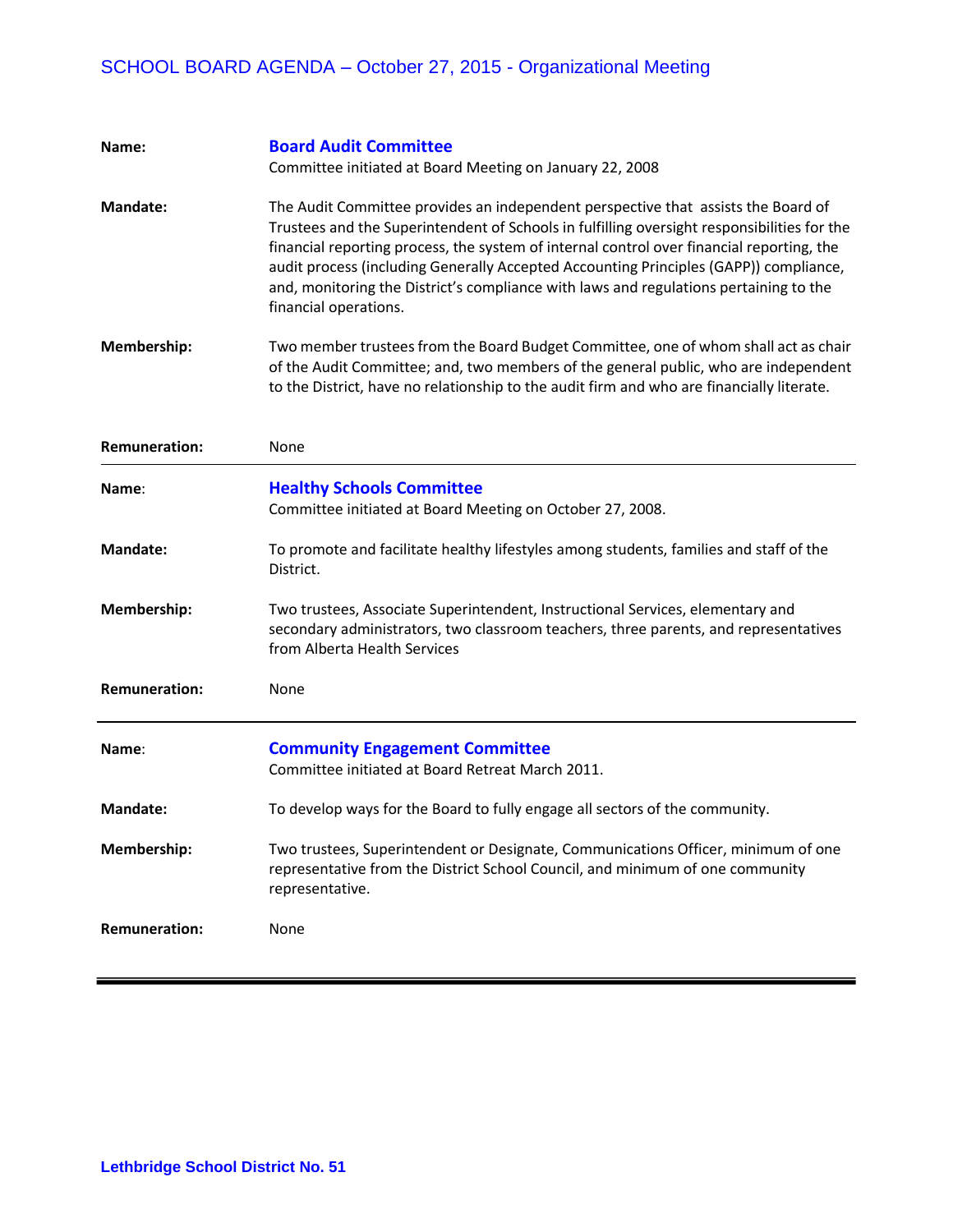# **SPECIAL (Ad Hoc) COMMITTEES**

#### **Name: ATA Negotiating Committee**

**Mandate:** To negotiate (renegotiate), within parameters established by the Board, the provisions of the Collective Agreement between the Board and the Alberta Teachers' Association (Local 41). The committee shall have the authority to sign a Memorandum of Agreement. Final approval of all revisions to the collective agreement shall be by Board resolution. (Note: One Trustee and the Superintendent (or designate) will serve as Board representatives on the Grievance Committee)

**Membership:** Two trustees serving at the pleasure of the Board, one of whom shall act as chair, and the Associate Superintendent, Business Affairs (or designate).

**Term:** To conclusion of negotiations.

**Remuneration:** Per diem for negotiations meetings.

#### **Name: CUPE (Local 290) Negotiating Committee**

**Mandate:** To negotiate (renegotiate), within parameters established by the Board, the provisions of the Collective Agreement between the Board and the Canadian Union of Public Employees (Local 290). The committee shall have the authority to sign a Memorandum of Agreement. Final approval of all revisions to the collective agreement shall be by Board resolution. (Note: One trustee and the Superintendent (or designate) will serve as Board representatives on the Grievance Committee.) **Membership:** Two trustees serving at the pleasure of the Board, one of whom shall act as chair, and the Associate Superintendent, Business Affairs (or designate).

**Term:** To conclusion of negotiations.

**Remuneration:** Per diem for negotiations meetings.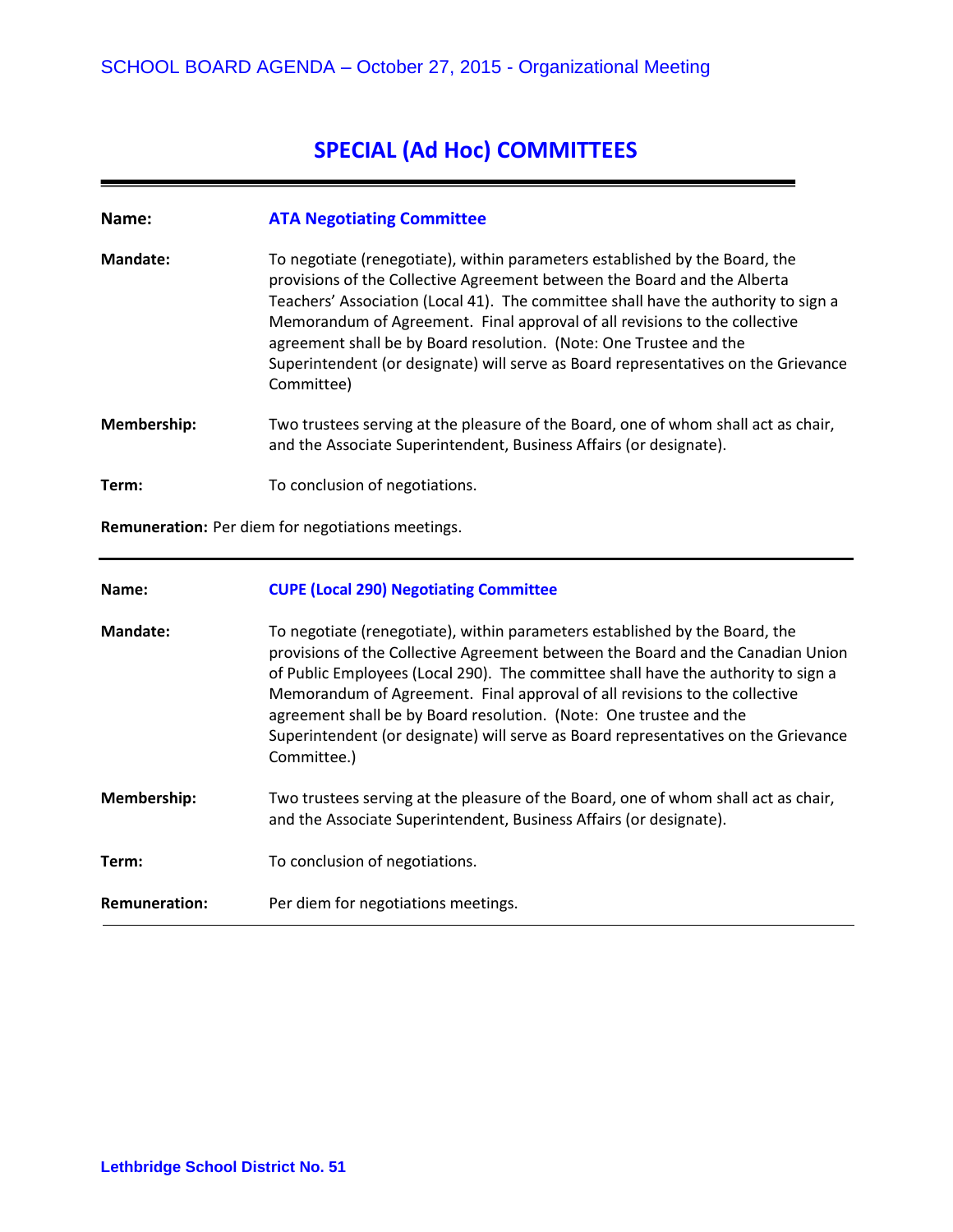| Name:                     | <b>CUPE (Local 2843) Negotiating Committee</b>                                                                                                                                                                                                                                                                                                                                                                                                                                                                |
|---------------------------|---------------------------------------------------------------------------------------------------------------------------------------------------------------------------------------------------------------------------------------------------------------------------------------------------------------------------------------------------------------------------------------------------------------------------------------------------------------------------------------------------------------|
| <b>Mandate:</b>           | To negotiate (renegotiate), within parameters established by the Board, the<br>provisions of the Collective Agreement between the Board and the Canadian Union<br>of Public Employees (Local 2843). The committee shall have the authority to sign a<br>Memorandum of Agreement. Final approval of all revisions to the collective<br>agreement shall be by Board resolution. (Note: One trustee and the<br>Superintendent (or designate) will serve as Board representatives on the Grievance<br>Committee.) |
| Membership:               | Two trustees serving at the pleasure of the Board, one of whom shall act as chair,<br>and the Associate Superintendent, Business Affairs (or designate).                                                                                                                                                                                                                                                                                                                                                      |
| Term:                     | To conclusion of negotiations.                                                                                                                                                                                                                                                                                                                                                                                                                                                                                |
| <b>Remuneration:</b>      | Per diem for negotiations meetings.                                                                                                                                                                                                                                                                                                                                                                                                                                                                           |
| Name:                     | <b>Non Union Staff Committee</b>                                                                                                                                                                                                                                                                                                                                                                                                                                                                              |
| <b>Mandate:</b>           | To discuss, within parameters established by the Board, contractual issues with<br>staff members not covered by the collective agreements and to make<br>recommendations to the Board with respect to these issues. Final approval of all<br>revisions shall be by Board resolution.                                                                                                                                                                                                                          |
| Membership:               | Two trustees serving at the pleasure of the Board, one of whom shall act as chair,<br>and the Superintendent (or designate).                                                                                                                                                                                                                                                                                                                                                                                  |
| Term:                     | To ratification of contracts                                                                                                                                                                                                                                                                                                                                                                                                                                                                                  |
| <b>Remuneration:</b>      | None                                                                                                                                                                                                                                                                                                                                                                                                                                                                                                          |
| Name:                     | <b>Expulsion Committee</b>                                                                                                                                                                                                                                                                                                                                                                                                                                                                                    |
| <b>Mandate:</b>           | To make decisions with respect to the expulsion/reinstatement of students who have been<br>suspended in accordance with section 25 of the School Act - and Board Policy 502.3                                                                                                                                                                                                                                                                                                                                 |
| Membership:               | Two trustees of the Board, a school administrator appointed by the Associate<br>Superintendent, Instructional Services.                                                                                                                                                                                                                                                                                                                                                                                       |
| Term:                     | A new committee shall be struck for each expulsion and serve until such time as a decision<br>with respect to expulsion/reinstatement has been reached.                                                                                                                                                                                                                                                                                                                                                       |
| <b>Remuneration: None</b> |                                                                                                                                                                                                                                                                                                                                                                                                                                                                                                               |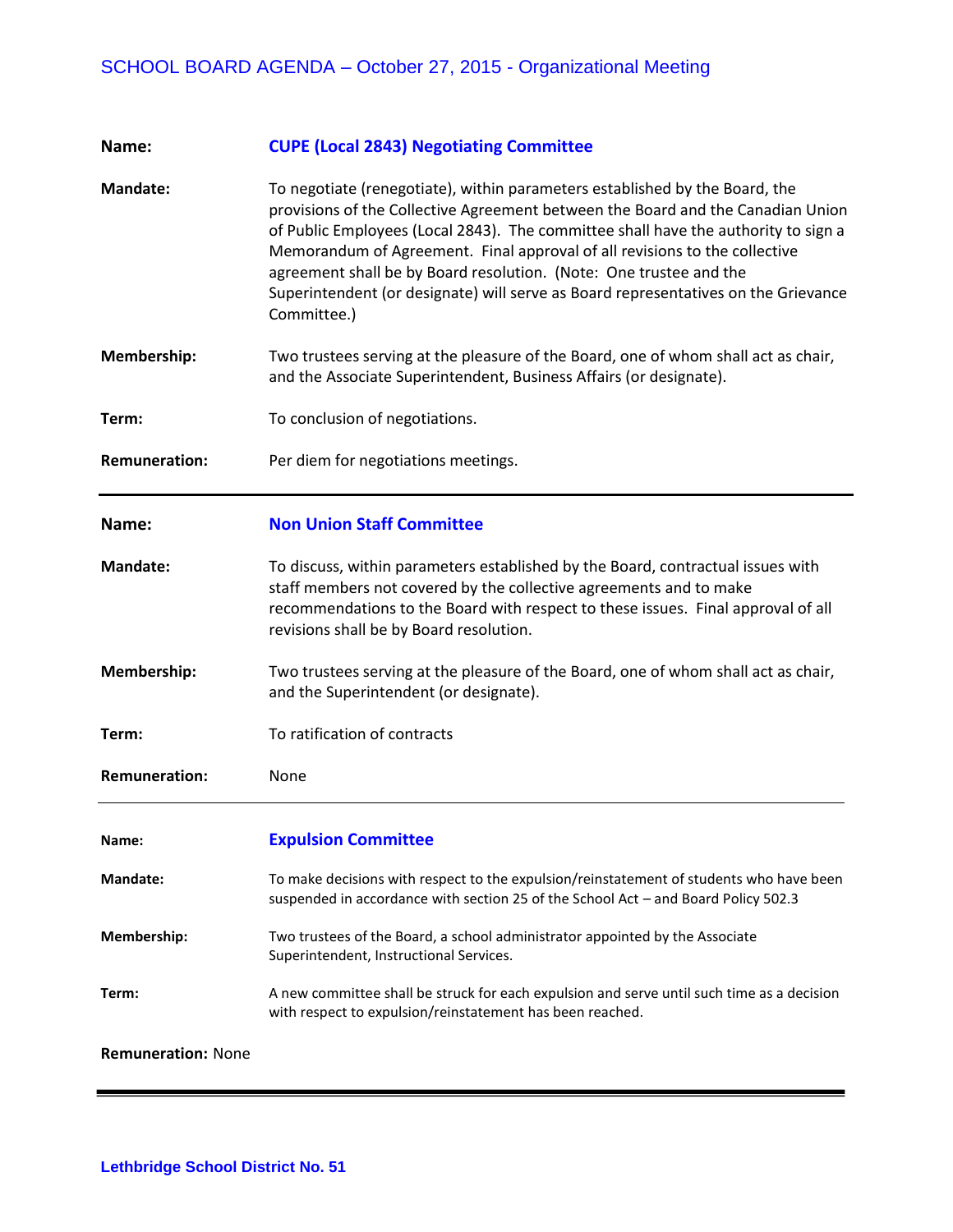# **JOINT COMMITTEES**

| Name:                | <b>ATA Working Conditions Committee</b><br>*See Collective Agreement                                                                                                                                                                                                                                                                                                                                                                                                                                                                                                                                                                                                                                                                          |
|----------------------|-----------------------------------------------------------------------------------------------------------------------------------------------------------------------------------------------------------------------------------------------------------------------------------------------------------------------------------------------------------------------------------------------------------------------------------------------------------------------------------------------------------------------------------------------------------------------------------------------------------------------------------------------------------------------------------------------------------------------------------------------|
| Mandate:             | The working conditions committee has authority in certain specified areas:<br>To provide a forum for discussion, by members of the school board,<br>□<br>senior administration and the Alberta Teachers Association, of<br>issues of common interest.<br>To administer the professional development fund established under<br>□<br>clause 9.2 of the collective agreement between the Board and the<br>Alberta Teachers Association (Local 41).<br>To participate in the grievance procedure as outlined under clause<br>□<br>17 of the collective agreement between the Board and the Alberta<br>Teachers Association (Local 41).<br>(Note: The mandate of this committee is currently under review by<br>the Working Conditions Committee.) |
| Membership:          | Two Trustees serving at the pleasure of the Board, the Superintendent of Schools<br>(or designate), the Associate Superintendent, Business Affairs who shall act as<br>recording secretary and an equal number of representatives chosen by the Alberta<br>Teachers Association Local 41.                                                                                                                                                                                                                                                                                                                                                                                                                                                     |
| <b>Remuneration:</b> | None                                                                                                                                                                                                                                                                                                                                                                                                                                                                                                                                                                                                                                                                                                                                          |
| Name:                | <b>Business and Education Committee (Chamber of Commerce)</b>                                                                                                                                                                                                                                                                                                                                                                                                                                                                                                                                                                                                                                                                                 |
| <b>Mandate:</b>      | To provide a link between the schools of Lethbridge (public and private) and the<br>Lethbridge business community.                                                                                                                                                                                                                                                                                                                                                                                                                                                                                                                                                                                                                            |
| <b>Appointees:</b>   | One Trustee serving at the pleasure of the Board.                                                                                                                                                                                                                                                                                                                                                                                                                                                                                                                                                                                                                                                                                             |
| <b>Remuneration:</b> | None                                                                                                                                                                                                                                                                                                                                                                                                                                                                                                                                                                                                                                                                                                                                          |
| Name:                | <b>City/School Boards Committee</b>                                                                                                                                                                                                                                                                                                                                                                                                                                                                                                                                                                                                                                                                                                           |
| <b>Mandate:</b>      | To provide liaison between the elected officials and senior administration of the<br>City of Lethbridge, the Lethbridge School District No. 51 and the Holy Spirit Roman<br>Catholic Separate Regional School District No. 4.                                                                                                                                                                                                                                                                                                                                                                                                                                                                                                                 |
| <b>Appointees:</b>   | Two Trustees serving at the pleasure of the Board.                                                                                                                                                                                                                                                                                                                                                                                                                                                                                                                                                                                                                                                                                            |
| <b>Remuneration:</b> | None                                                                                                                                                                                                                                                                                                                                                                                                                                                                                                                                                                                                                                                                                                                                          |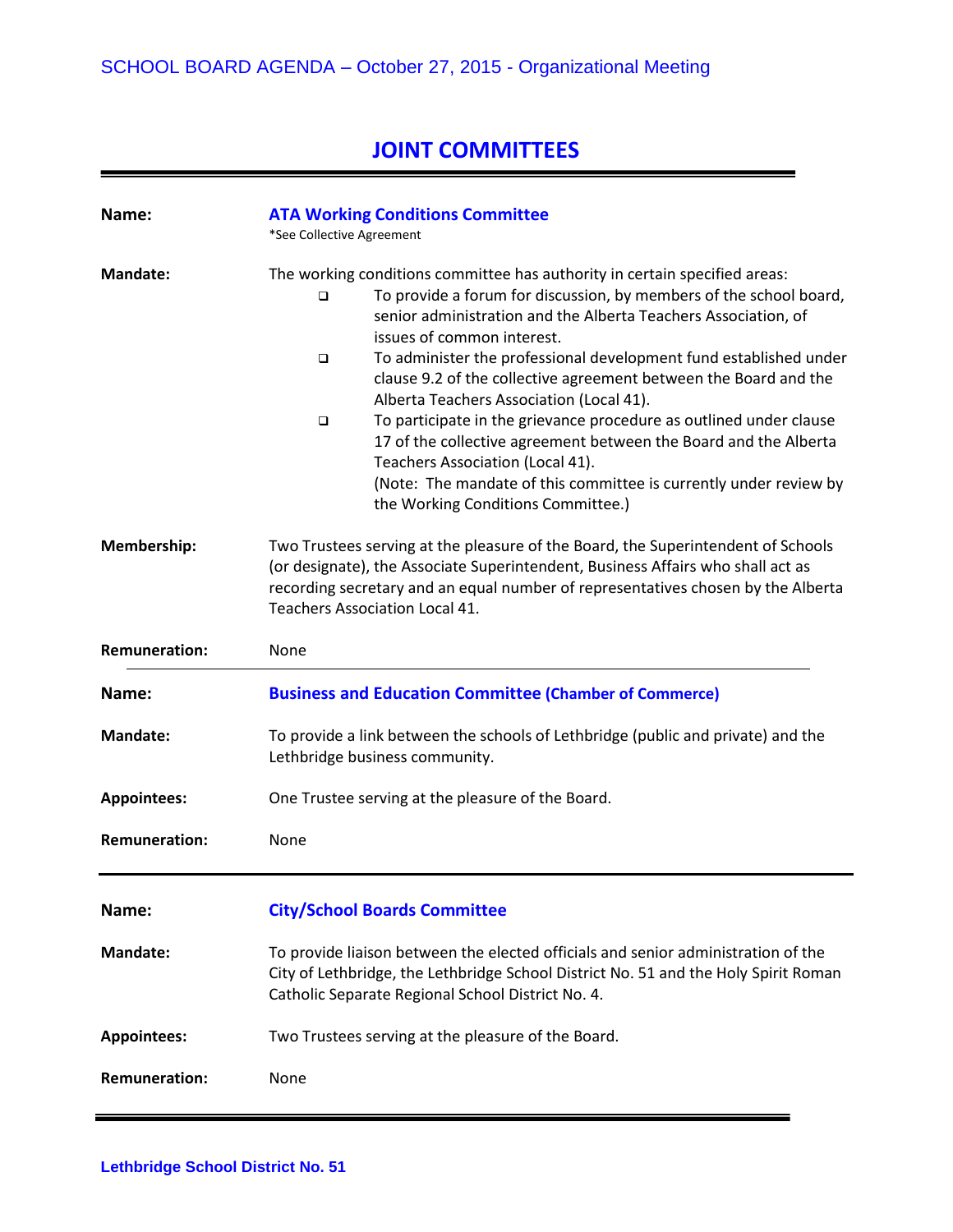### **BOARD REPRESENTATIVES**

| Name:                | <b>ASBA Zone 6 Executive</b><br>*See ASBA Bylaws                                                                                                                                    |
|----------------------|-------------------------------------------------------------------------------------------------------------------------------------------------------------------------------------|
| <b>Mandate:</b>      | To manage and direct the activities of the ASBA Zone 6 as outlined in<br>provincial and zone bylaws - see ASBA Bylaws.                                                              |
| <b>Appointees:</b>   | One trustee serving at the pleasure of the Board.                                                                                                                                   |
| <b>Remuneration:</b> | As determined by ASBA Zone 6.                                                                                                                                                       |
| Name:                | <b>Media Campaign Committee ("A Public Eduation")</b>                                                                                                                               |
| <b>Mandate:</b>      | To plan television ads promoting Public Education in cooperation with ATA Local<br>No. 41                                                                                           |
| <b>Appointees:</b>   | One trustee serving at the pleasure of the Board                                                                                                                                    |
| <b>Remuneration:</b> | None                                                                                                                                                                                |
| Name:                | <b>District School Council</b>                                                                                                                                                      |
| <b>Mandate:</b>      | To liaise between the elected school councils and the Board of Trustees.                                                                                                            |
| Membership:          | One Trustee serving at the pleasure of the Board, the Superintendent, one<br>Administrators Committee representative, and one parent representative from<br>each school council.    |
| <b>Remuneration:</b> | None                                                                                                                                                                                |
| Name:                | <b>District Student Advisory Council</b>                                                                                                                                            |
| <b>Mandate:</b>      | To liaise between students from secondary schools, the Board of Trustees,<br>Executive Council and secondary school administration.                                                 |
| <b>Appointees:</b>   | One Trustee serving at the pleasure of the Board, the Superintendent, two<br>Administrators Committee representatives, student representatives from the<br>middle and high schools. |
| <b>Remuneration:</b> | None                                                                                                                                                                                |